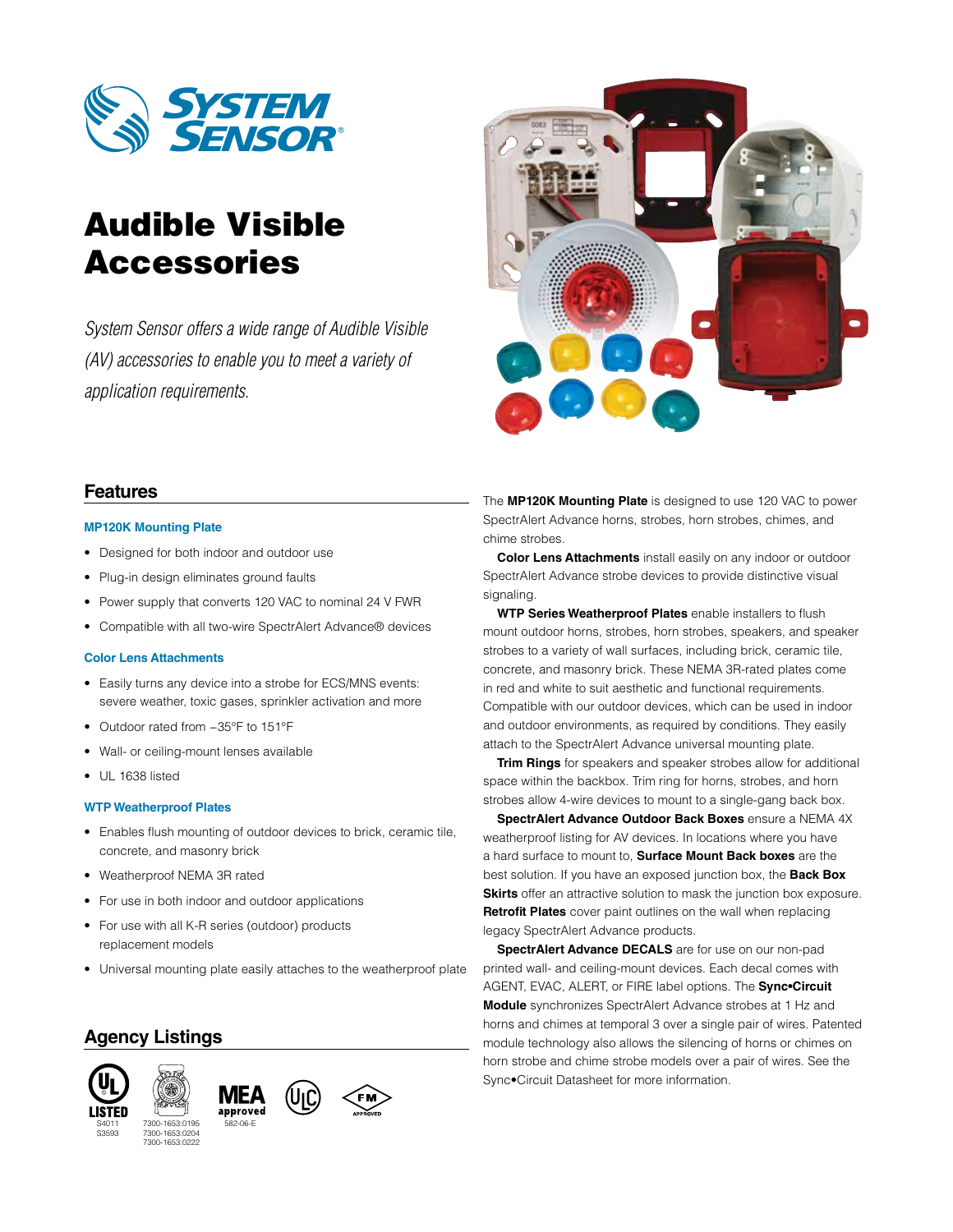# **Specifications**

#### **MP120K**

120 VAC mounting plate model MP120K shall be listed to UL 464 for fire protective signaling systems. The mounting plate shall power a two-wire SpectrAlert® Advance horn, strobe, horn strobe, chime or chime strobe from a 120 VAC supply converted to nominal 24 V FWR. For indoor applications, the mounting plate shall be installed in a 4x4x2<sup>1</sup>/8 -inch junction box. For outdoor applications, the mounting plate shall be installed using the proper SpectrAlert Advance outdoor weatherproof back box and outdoor listed notification appliance.

#### **Compatibility**

MP120K may be used with any of the following products at all horn and strobe settings: P2R, P2RH, P2RK, P2RHK, P2W, P2WH, SR, SRH, SRK, SRHK, SW, SWH, PC2R, PC2RH, PC2RK, PC2RHK, PC2W, PC2WH, SCR, SCRH, SCRK, SCRHK, SCW, SCWH, HR, HRK, HW, P2RK-P, P2RHK-P, P2WK-P, P2WHK-P, SRHK-P, SWK-P, SWHK-P, SR-P, SW-P, SRH-P, SWH-P, P2R-P, P2W-P, P2RH-P, P2WH-P, SCW-P, SCRH-P, PC2R-P, PC2W-P, PC2WH-P, SR-SP, P2R-SP, CHR, CHW, CHSR, CHSW.

| <b>Physical/Operating Specifications</b> |                                                     |
|------------------------------------------|-----------------------------------------------------|
| <b>Standard Operating Temperature</b>    | $-40^{\circ}$ F to 151°F ( $-40^{\circ}$ C to 66°C) |
| <b>Humidity Range</b>                    | 10 to 93% non-condensing (indoor products)          |
| <b>Nominal Voltage</b>                   | Regulated 120 VAC                                   |
| <b>Operating Voltage Range</b>           | 96-132 VAC                                          |
| <b>Current Draw From AC Line</b>         | 150 mA max.                                         |

#### **WTP Weatherproof Plates**

The SpectrAlert Advance weatherproof plate for horns, strobes, and horn strobes shall mount to  $4x4x11/4$ -inch and  $2x4x1/2$ -inch back boxes. The weatherproof plate for speakers and speaker strobes shall mount to 4x4x2<sup>1</sup>/8-inch back boxes. The weatherproof plate may be installed on brick, concrete, ceramic tile, and masonry brick and must be used with System Sensor "K-R" series outdoor replacement models. Outdoor SpectrAlert Advance products shall operate between -40°F and 151°F.

| <b>Physical Specifications</b> |                                                               |
|--------------------------------|---------------------------------------------------------------|
| <b>Speaker Strobe</b>          | 7.25" L x 6.26" W x 3.00" D (including speaker and lens)      |
| <b>Speaker</b>                 | 7.25" L $\times$ 6.26" W $\times$ 1.30" D (including speaker) |
| <b>Horn Strobe</b>             | $6.90"$ L x 5.90" W x 2.80" D (including strobe lens)         |
| <b>Horn</b>                    | $6.90"$ L x 5.90" W x 1.60" D (including horn)                |
|                                |                                                               |

Note: WTP and WTPW are compatible with 4x4x1¼-inch and 2x4x1½-inch back boxes. (Compatible with outdoor horns, horn strobes and strobes) WTP-SP and WTP-SPW are compatible with 4x4x2<sup>1</sup>/8-inch back boxes. (Compatible with outdoor speakers and speaker strobes)

| Models Available for Use with the Weatherproof Plates: |                                       |  |
|--------------------------------------------------------|---------------------------------------|--|
| <b>WTP</b>                                             | HRK-R, P2RK-R, P2RHK-R, P4RK-R, SRK-R |  |
| <b>WTPW</b>                                            | P2WK-R. P2WHK-R. SWK-R. SWHK-R        |  |
| <b>WTP-SP</b>                                          | SPRK-R, SPSRK-R                       |  |
| <b>WTP-SPW</b>                                         | SPWK-R, SPSWK-R                       |  |

Note: K-R models ship without the outdoor back box. The weatherproof mounting plates are designed to be used only with K-R replacement models.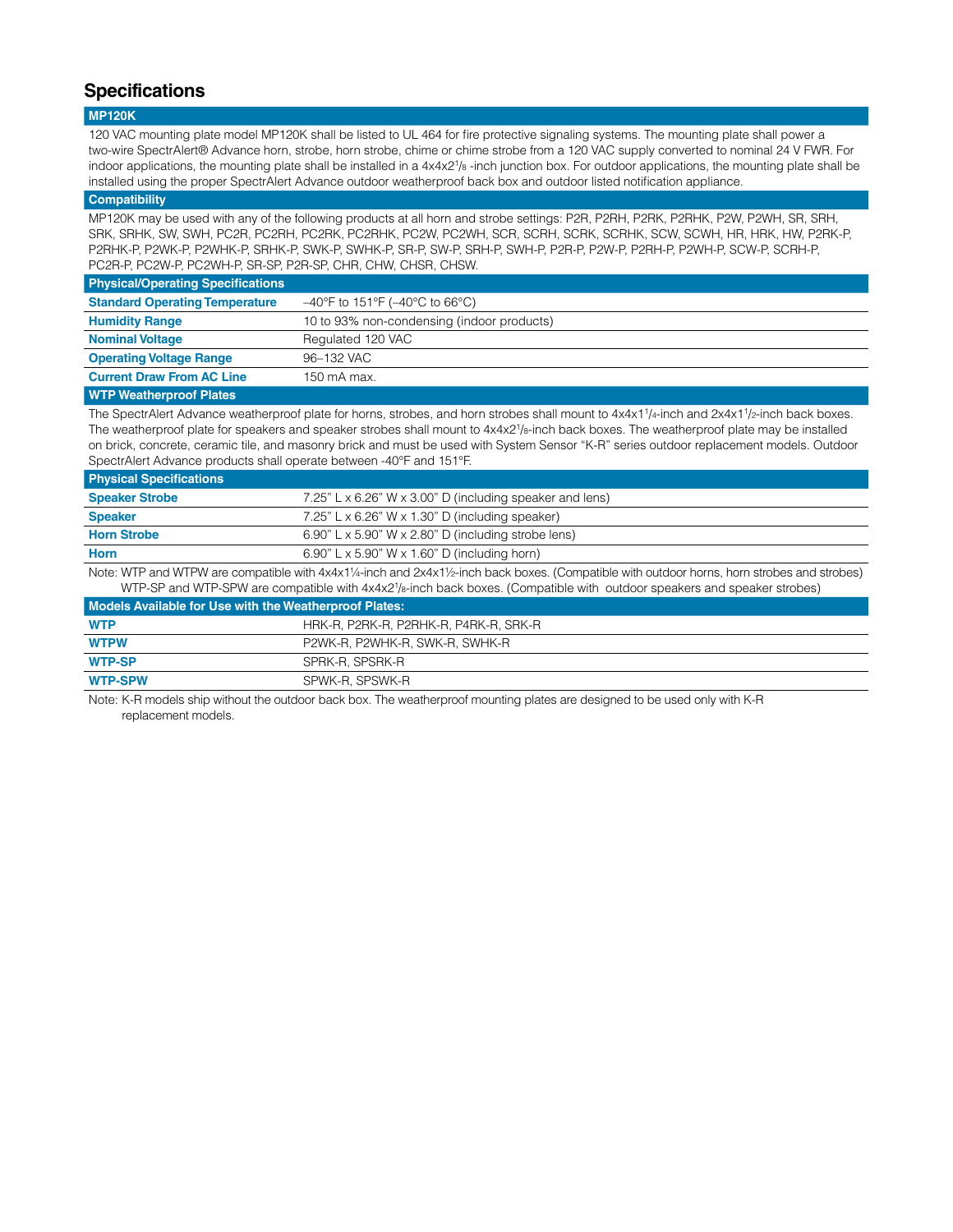# **Specifications**

### **Colored Lens Attachments**

The System Sensor SpectrAlert Advance colored lens attachments shall be approved for fire protective service as listed in UL 1638. The lens attachments shall only be used with plain (no "FIRE" print) System Sensor strobe devices. The lens shall mount to any wall- or ceiling-mount strobes and shall be rated from −35°F to 151°F.

### **Compatibility**

Colored lens attachments may be used with the following System Sensor plain (non-FIRE-printed) indoor or outdoor strobe models: SR-P, SRH-P, SW-P, SWH-P, P2R-P, P2W-P, P2WH-P, P4R-P, P4W-P, P2RK-P, P2RHK-P, SCW-P, PC2R-P, PC2W-P, PC2WH-P, SPSW-P, SPSR-P, SPSWH-P, SPSRH-P, SPSRV-P, SPSCW-P, SPSCWH-P, SPSCWV-P, SPSCWVH-P, SPSCWHK-P, SRK-P, SRHK-P, SWK-P, SWHK-P, P2WK-P, P2WHK-P, SPSWK-P, SPSRK-P, SW-CLR-ALERT, SCW-CLR-ALERT, SPSCW-CLRALERT, SEP-SW-P, SEP-SPSW-P.

### **Colored Lens Installation**

### Installation to Wall-Mount Strobe **Installation to Ceiling-Mount Strobe**





### **Candela Rating for UL 1638**

Light output of color lenses is measured per UL 1638, on axis, and is not derated.

| <b>Strobe Output (cd)</b>     |                                              |  |
|-------------------------------|----------------------------------------------|--|
| <b>Candela Switch Setting</b> | On-Axis Candela Rating (UL1638) - All Colors |  |
| 15                            | 15                                           |  |
| $15/75*$                      | <b>NA</b>                                    |  |
| 30                            | 30                                           |  |
| 75                            | 75                                           |  |
| 95                            | 95                                           |  |
| 110                           | 110                                          |  |
| 115                           | 115                                          |  |
| 135                           | 135                                          |  |
| 150                           | 150                                          |  |
| 177                           | 177                                          |  |
| 185                           | 185                                          |  |

\*15/75 Candela setting not to be used with color lenses